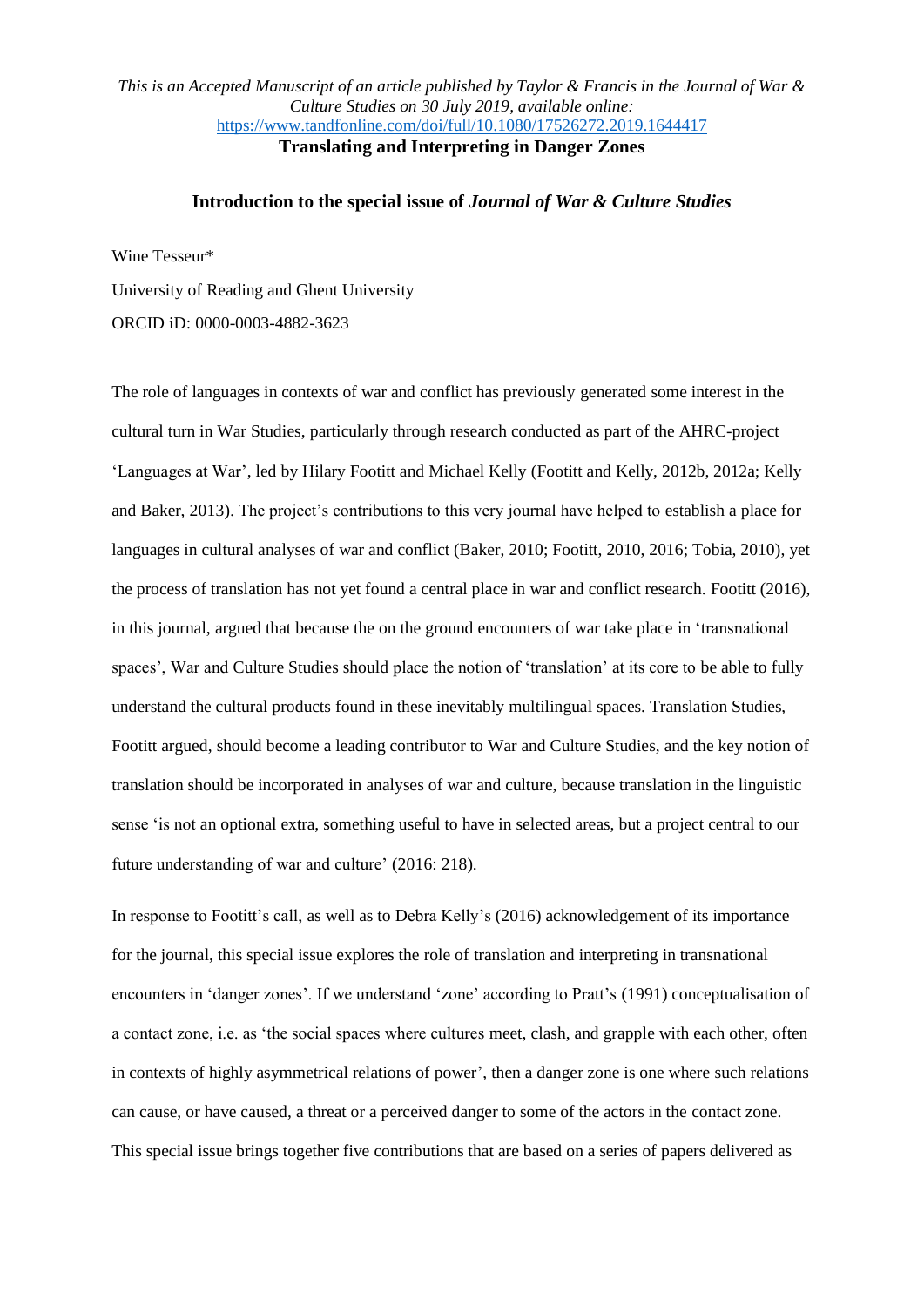part of the 'Translating in Danger Zones' seminar series that I organised in the Department of Modern Languages and European Studies at the University of Reading in 2016-2017.<sup>1</sup> Each of these papers explores a different type of danger zone, including multilingual encounters in police settings (Gallai), interpreting in peacebuilding contexts (Baker), language mediation in the working spaces of humanitarian organisations such as the UN Refugee Agency and the International Committee of the Red Cross (Delgado Luchner and Kherbiche) and those of UK-based international development NGOs such as Oxfam GB and Save the Children UK (Tesseur and Footitt). Finally, these academic perspectives are complemented by an interview with the non-profit organisation Translators Without Borders (TWB), which provides language assistance in crisis situations, such as the Ebola health crisis and the recent cyclone disaster in Mozambique. Like the other contributors, TWB delivered a seminar at the University of Reading in 2016, which provided an opportunity for staff and students at to hear stories from TWB's volunteers about the challenges involved in working in crisis translation contexts. The interview in this special issue was purposefully conducted to present an up-to-date practitioner-informed view of the linguistic challenges that people living in danger zones may face, of the (increasingly technological) solutions that may exist to counter these, and of the issues that aid organisations working in these contexts continue to face. Finally, the interview aims to reflect on the relationship between TWB and Higher Education Institutions in the context of present and potential future collaborations for training and research.

Together, the articles in this Special Issue make a clear case as to why acts of language mediation are never neutral. The contributions demonstrate that acts of translation can influence the outcome of transnational encounters in ways that have a lasting impact on people's lives and safety. Indeed, Translation Studies has long contested the view that translation is a neutral act of mediation between source and target text and culture. Since the 1990s, translation research has emphasised a view of translation as linked to ideological and institutional factors. Increasing influence from cultural studies, sociology and postcolonial studies has further paved the road for research on the relationship between translation and power (Tymoczko and Gentzler, 2002), and on the role of translation and interpreting in conflict and danger situations (Baker, 2006; Salama-Carr, 2007b; Valero-Garcés, Vitalaru and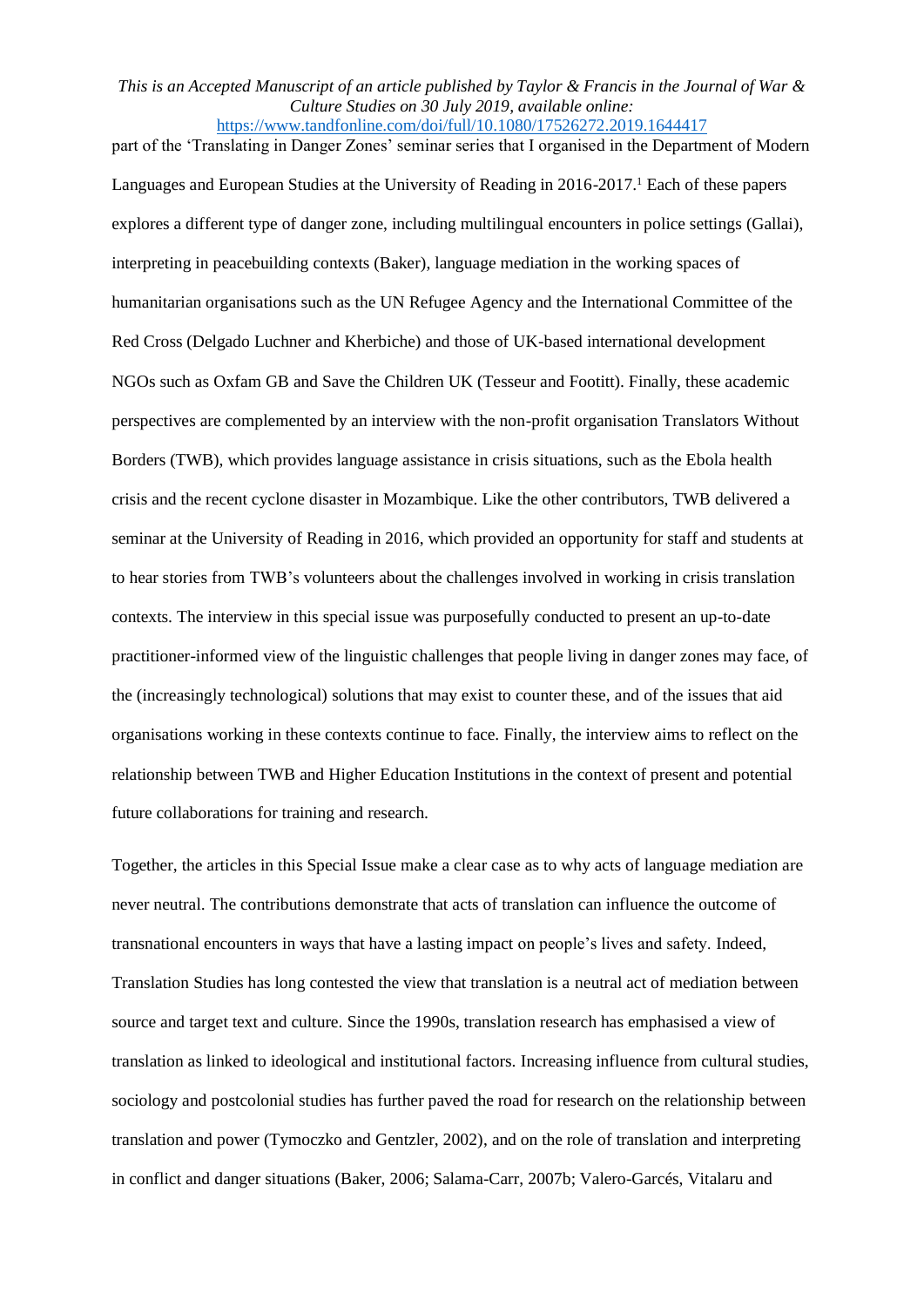López, 2014; Ruiz Rosendo and Persaud, 2016). Traditional assumptions such as those 'that [translators and interpreters] are positioned comfortably in the middle' (Salama-Carr 2007: 3) have been questioned particularly in the aftermath of the 11 September 2001 attacks and the War on Terror, which renewed the interest in the role of ethics in translation and interpreting (Salama-Carr, 2007b; Inghilleri and Harding (eds), 2010). Translation and interpreting scholars have emphasised the gap between translation and interpreting training and the reality of practice in conflict situations, where 'entrenched ethnic and religious loyalties and allegiances' inevitably influence a translator or interpreter's performance' (Salama-Carr, 2007a: 3; Baker & Maier (eds), 2011). These discussions from Translation and Interpreting Studies (T&IS) are relevant for an intercultural understanding of war that recognises the complexity and hybridity of the transnational spaces in which war and conflict take place. This special issue continues discussions that are ongoing in T&IS on issues of translator/interpreter ethics, agency and power relationships. It deliberately aims to demonstrate that bringing conscious considerations on the practice of translating and interpreting in danger situations into research on war and culture can help increase our understanding of these events and of the impact of language mediation on the interaction taking place and on its outcome.

Although the concept of 'translation' in this special issue first and foremost refers to interlingual translation, covering written translation and oral interpreting practices, the contributions underline an understanding of translation as always involving more than purely linguistic mediation. In line with Baker, translation is seen as 'the mediation of diffuse symbols, experiences, narratives and linguistic signs' (2016: 7). The articles in this special issue emphasise the complexity of the danger situations in which translation or interpreting take place, drawing attention to the interaction between the different roles that translators or interpreters can take, and the rules that shape the transnational spaces in which they work: who is able to speak which language, who is allowed to speak when, and when one should be silent. In these moments of multilingual encounter, all kinds of debates collide: the material, the spatial, political, cultural, the physical and the emotional. Contributions by Gallai, Delgado-Luchner and Kherbiche, as well as Baker reveal the 'messiness' of the reality of transnational encounters, and again challenge traditional views of the translator or interpreter as a neutral machine or as invisible.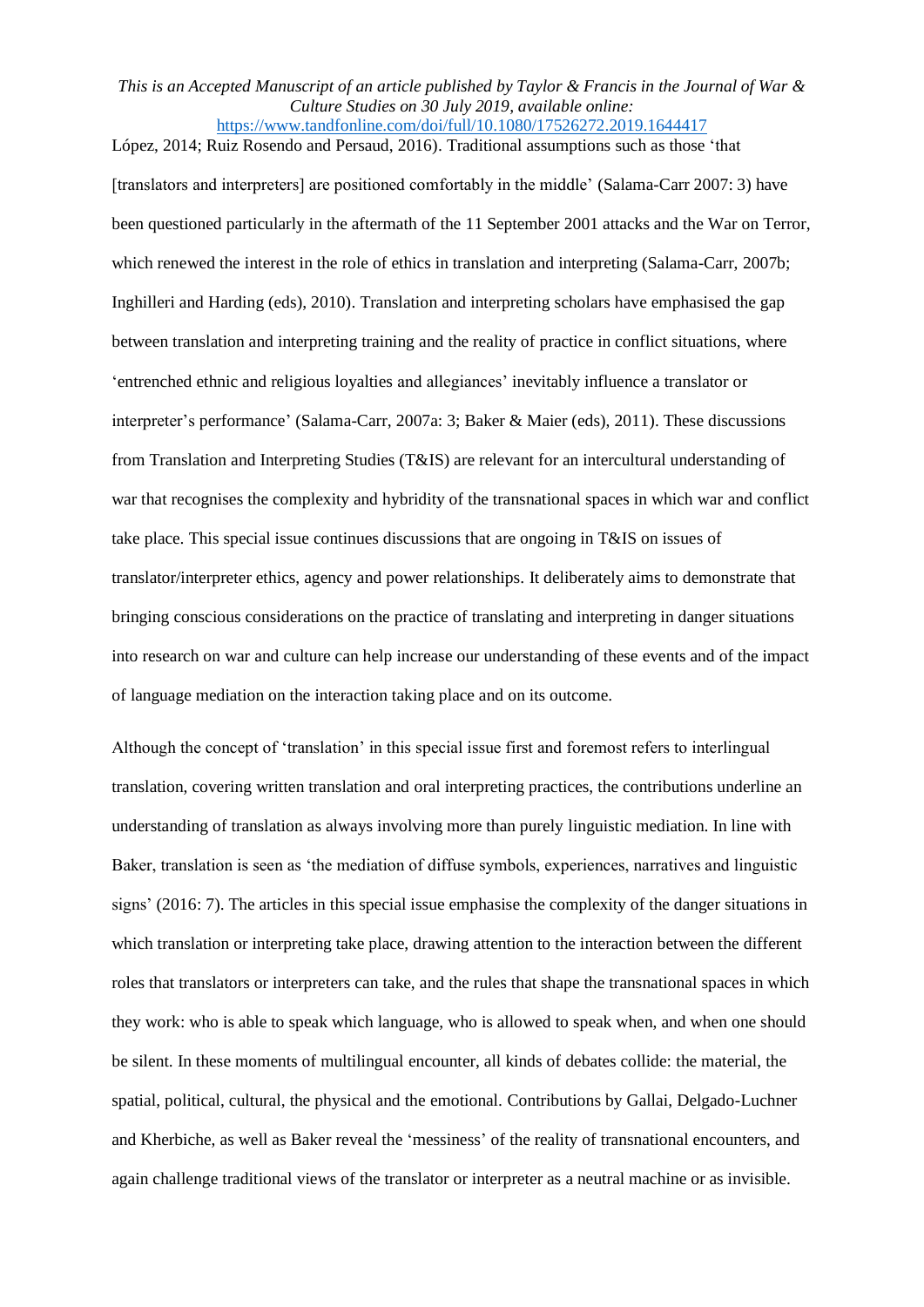# *This is an Accepted Manuscript of an article published by Taylor & Francis in the Journal of War & Culture Studies on 30 July 2019, available online:*

<https://www.tandfonline.com/doi/full/10.1080/17526272.2019.1644417> The brutal effects of asymmetrical power relationships being negotiated and performed are laid bare. Several contributions emphasise the need to bring the 'human' back into practice by looking beyond existing professional codes of ethics for translators and interpreters. Delgado Luchner and Kherbiche as well as Gallai argue that doing so will allow language practitioners to negotiate an ethical approach that is appropriate to the specific danger situation or local context in which they are working. For academic research, efforts to look beyond codes of ethics and official micro-contexts of mediated interactions mean that analyses are widened to also include the many informal ways of negotiating cultural reproduction, and the diversity of voices influencing danger zones, as shown in Baker's and Tesseur and Footitt's contributions.

Finally, one of the key aims of this special issue is to make a start at what Footitt (2016) has referred to as designing our 'academic hybridity in a more purposeful way' by bringing together work on translating and interpreting in danger zones by a mix of practitioners and academics, both from within and outside of Translation and Interpreting Studies and working in and outside Anglophone contexts. The articles alternate theoretical and methodological perspectives with insights from current practice. The special issue is a deliberate attempt to take research that would traditionally find its place more easily in Translation and Interpreting Studies outside of its disciplinary comfort zone, in order to open up a space for interdisciplinary discussions on language, translation, conflict and culture, and for potential future collaborative research and shared theoretical and conceptual frameworks.

### **References**

Baker, C. (2010) '"It's not their job to soldier": distinguishing civilian and military in soldiers' and interpreters' accounts of peacekeeping in 1990s Bosnia-Herzegovina', *Journal of War and Culture Studies*, 3(1), pp. 137–150.

Baker, M. (2006) *Translation and Conflict: a Narrative Account*. London & New York: Routledge. Baker, M. (2016) 'Beyond the Spectacle: Translation and Solidarity in Contemporary Protest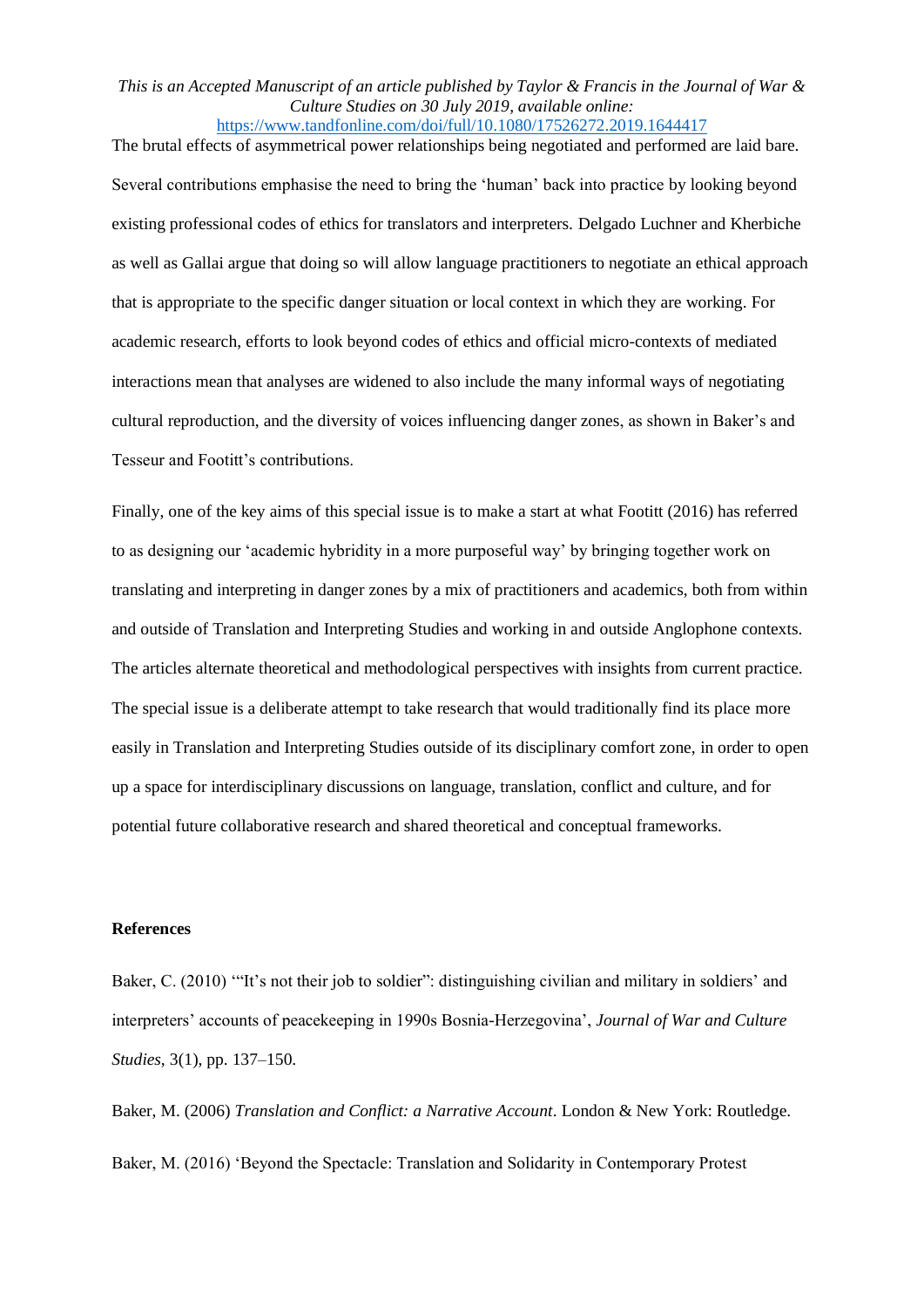Movements', in *Translating Dissent: Voices From and With the Egyptian Revolution*. London & New York: Routledge, pp. 1–18.

Baker, M. and Maier (eds), C. (2011) 'Ethics in Interpreter & Translator Training', *Special issue of Interpreter and Translator Trainer*, 5(1).

Footitt, H. (2010) 'Languages at war: cultural preparations for the Liberation of Western Europe', *Journal of War & Culture Studies*, 3(1), pp. 109–121.

Footitt, H. (2016) 'War and Culture Studies in 2016: Putting "Translation" into the Transnational?', *Journal of War & Culture Studies*, 9(3), pp. 209–221.

Footitt, H. and Kelly, M. (eds) (2012a) *Languages and the Military: Alliances, Occupation and Peace Building*. Basingstoke: Palgrave Macmillan (Palgrave Studies in Languages at War).

Footitt, H. and Kelly, M. (eds) (2012b) *Languages at War: Policies and Practices of Language Contacts in Conflict*. Basingstoke: Palgrave Macmillan (Palgrave Studies in Languages at War).

Inghilleri, M. and Harding (eds), S.-A. (2010) 'Translation and Violent Conflict', *Special issue of The Translator*, 16(2).

Kelly, D. (2016) 'Introduction: The Past, the Present, and the Future of War and Culture Studies', *Journal of War & Culture Studies*. Taylor & Francis, 9(3), pp. 203–208.

Kelly, M. and Baker, C. (2013) *Interpreting the Peace: Peace Operations, Conflict and Language in Bosnia-Herzegovina*. Basingstoke: Palgrave Macmillan (Palgrave Studies in Languages at War).

Pratt, M. L. (1991) 'Arts of the Contact Zone', *Profession*, (1991), pp. 33–40.

Ruiz Rosendo, L. and Persaud, C. (2016) 'Interpreting in conflict zones throughout history', *Linguistica Antverpiensia New Series*, 15, pp. 1–35.

Salama-Carr, M. (2007a) 'Introduction', *Social Semiotics*. Edited by M. Salama-Carr. Amsterdam & New York: Rodopi, 17(2), pp. 131–133.